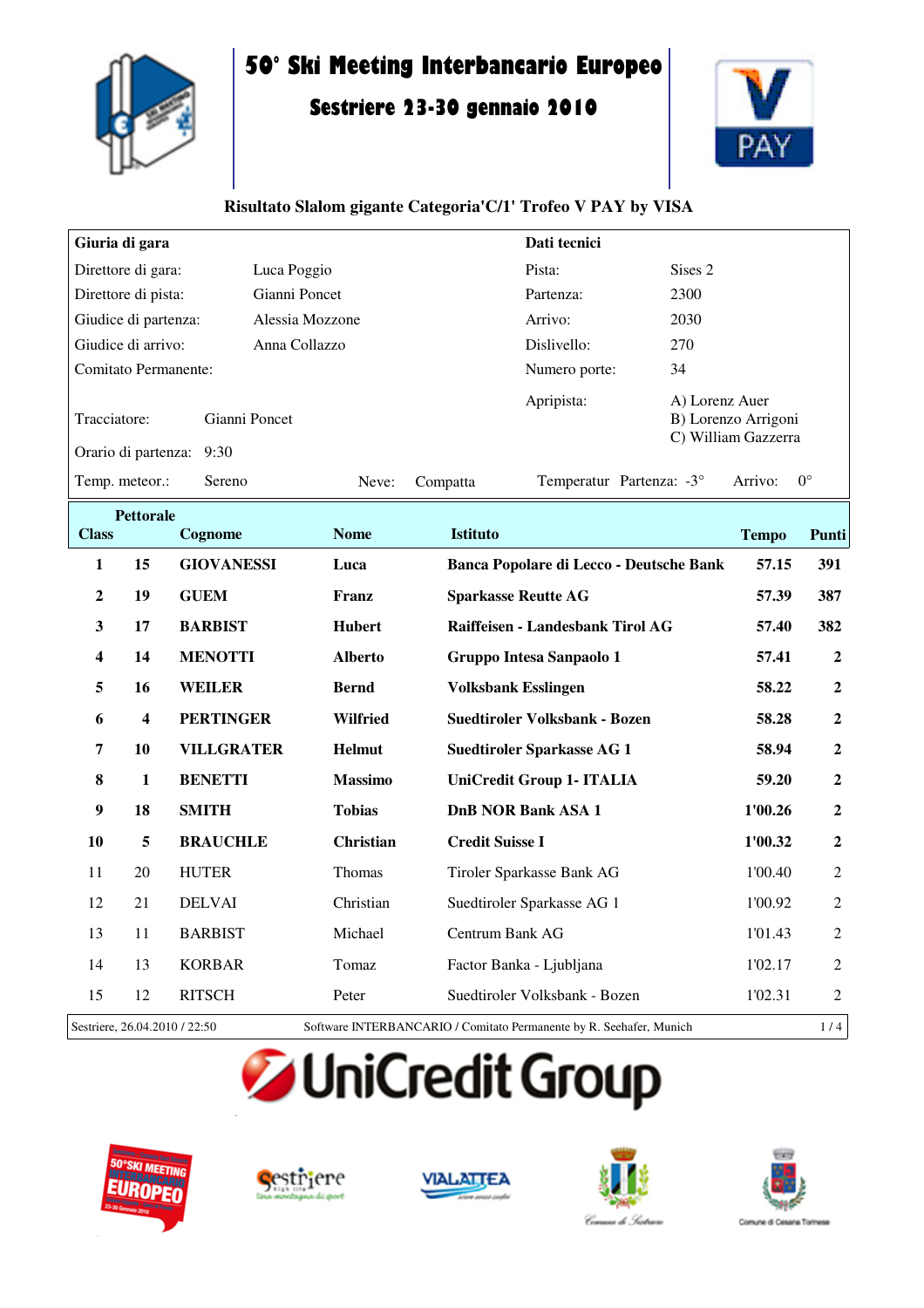### **Risultato Slalom gigante Categoria'C/1' Trofeo V PAY by VISA**

| <b>Class</b> | <b>Pettorale</b> | Cognome               | <b>Nome</b> | <b>Istituto</b>                           | <b>Tempo</b> | <b>Punti</b>   |
|--------------|------------------|-----------------------|-------------|-------------------------------------------|--------------|----------------|
| 16           | 31               | <b>CORBO</b>          | Andrea      | Gruppo Intesa Sanpaolo 1                  | 1'02.43      | $\overline{2}$ |
| 17           | 2                | <b>SCHAFFENBERGER</b> | Marc        | Societe Generale - Zuerich                | 1'02.48      | $\overline{2}$ |
| 18           | 37               | <b>TSCHALER</b>       | Franco      | Graubuendner Kantonalbank - Chur          | 1'02.57      | $\mathbf{2}$   |
| 19           | 26               | <b>DRAPPO</b>         | Lucio       | Gruppo Intesa Sanpaolo 1                  | 1'02.65      | $\overline{2}$ |
| 20           | 29               | <b>ERNI</b>           | Renzo       | <b>Bank Vontobel AG</b>                   | 1'03.54      | $\overline{2}$ |
| 21           | 23               | <b>RAK</b>            | Matjaz      | Factor Banka - Ljubljana                  | 1'04.11      | $\mathbf{2}$   |
| 22           | 72               | M BON                 | Josue       | Banque Cantonal Vaudoise - Lausanne       | 1'04.82      | $\overline{2}$ |
| 23           | 54               | <b>CALVIA</b>         | Maurizio    | Gruppo Intesa Sanpaolo 3                  | 1'05.59      | $\mathbf{2}$   |
| 24           | 63               | <b>LOVIS</b>          | Thierry     | Credit Suisse I                           | 1'05.69      | $\sqrt{2}$     |
| 25           | 58               | <b>SCHNERRING</b>     | Rüdiger     | UBS AG - Zuerich 1                        | 1'05.78      | $\overline{2}$ |
| 26           | 30               | <b>HONISCH</b>        | Martin      | Credit Suisse I                           | 1'05.91      | $\overline{2}$ |
| 27           | 122              | <b>SCHUETZ</b>        | Thomas      | Stadtsparkasse Muenchen                   | 1'05.94      | $\sqrt{2}$     |
| 28           | 51               | <b>TISCHHAUSER</b>    | Albert      | Centrum Bank AG                           | 1'05.96      | $\overline{2}$ |
| 29           | 86               | <b>PFISTER</b>        | Bernhard    | Wiener Privatbank SE                      | 1'05.99      | $\overline{2}$ |
| 30           | 59               | <b>ROCCHI</b>         | Alberto     | Gruppo Banca Monte dei Paschi di Siena    | 1'06.14      | $\mathbf{2}$   |
| 31           | 43               | <b>LIEBERHERR</b>     | Ronnie      | Raiffeisen Schweiz                        | 1'06.20      | $\overline{2}$ |
| 32           | 67               | <b>KÖHLER</b>         | Michael     | Oesterreichische Nationalbank             | 1'06.75      | $\overline{2}$ |
| 32           | 46               | <b>SCHLAGMUELLER</b>  | Georg       | Julius Baer - Zuerich                     | 1'06.75      | $\mathbf{2}$   |
| 34           | 92               | <b>NEUGEBAUER</b>     | Volker      | Schweizerische Nationalbank               | 1'06.76      | $\overline{2}$ |
| 35           | 77               | <b>DOTTA</b>          | Renato      | Gruppo Banca Carige                       | 1'07.21      | $\overline{2}$ |
| 36           | 39               | <b>BRUCKMAIER</b>     | Klaus       | HypoVereinsbank 1 - UniCredit Group - Mue | 1'07.57      | $\sqrt{2}$     |
| 37           | 75               | <b>FELDER</b>         | Roger       | Luzerner Kantonalbank                     | 1'08.17      | $\sqrt{2}$     |
| 38           | 44               | DI CICCO              | Gianluca    | Gruppo Intesa Sanpaolo 2                  | 1'08.24      | $\overline{2}$ |
| 39           | 42               | <b>WALKNER</b>        | Thomas      | St. Galler Kantonalbank                   | 1'08.31      | $\overline{2}$ |
| 40           | 84               | <b>MAASSEN</b>        | Lutz        | Deutsche Bank                             | 1'08.50      | $\overline{2}$ |
| 41           | 57               | <b>PESCIONI</b>       | Francesco   | Gruppo Banca Monte dei Paschi di Siena    | 1'08.64      | $\overline{2}$ |
| 42           | 71               | <b>MENCIN</b>         | Peter       | Nova Ljubljanska Banka - Ljubljana        | 1'08.82      | $\mathbf{2}$   |
| 43           | 111              | <b>PIRC</b>           | Gregor      | Bankart Nova Ljubljanska Banka            | 1'08.89      | $\mathbf{2}$   |
| 44           | 28               | <b>MIHELCIC</b>       | Martin      | SKB Ljubljana                             | 1'09.05      | $\mathbf{2}$   |
| 45           | 35               | <b>RINDVOLD</b>       | Erik        | DnB NOR Bank ASA 1                        | 1'09.17      | $\overline{2}$ |
| 46           | 95               | <b>KOROSEC</b>        | Dean        | Nova Kreditna Banka - Maribor             | 1'10.24      | $\mathbf{2}$   |
| 47           | 41               | CORSARO               | Andrea      | UniCredit Group 2 - ITALIA                | 1'10.67      | $\overline{2}$ |
| 48           | 45               | <b>BRITT</b>          | Peter       | UBS AG - Zuerich 1                        | 1'11.28      | 2              |
| 49           | 68               | <b>GREVSTAD</b>       | Thomas      | Nordea 1                                  | 1'11.70      | $\overline{2}$ |
| 50           | 38               | <b>PINARDI</b>        | Marco       | Gruppo Banca Monte dei Paschi di Siena    | 1'11.73      | $\overline{2}$ |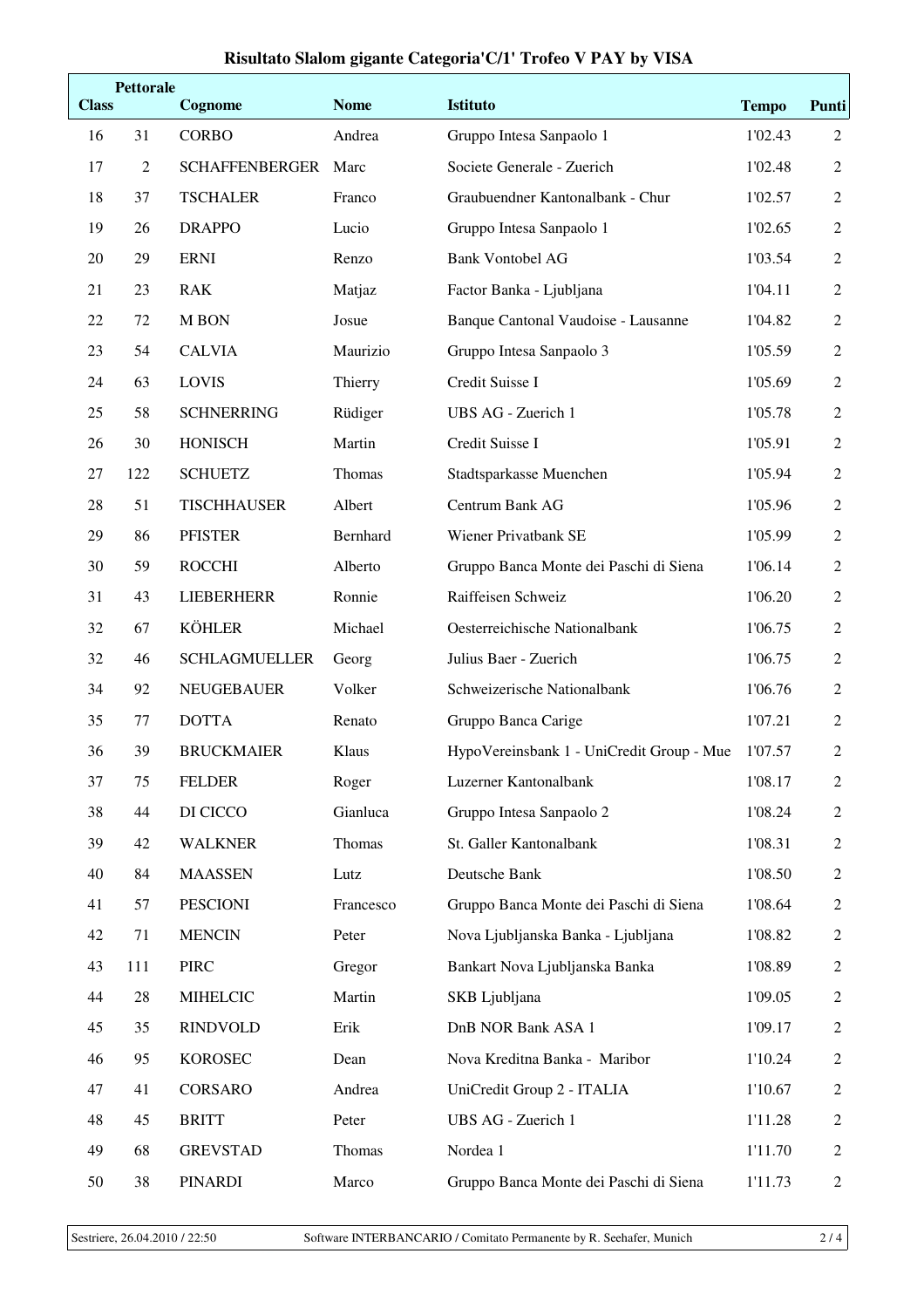#### **Risultato Slalom gigante Categoria'C/1' Trofeo V PAY by VISA**

| <b>Class</b>                  | <b>Pettorale</b>  | Cognome            | <b>Nome</b>     | <b>Istituto</b>                                                     | <b>Tempo</b> | <b>Punti</b>   |
|-------------------------------|-------------------|--------------------|-----------------|---------------------------------------------------------------------|--------------|----------------|
| 51                            | 79                | <b>SPERINDIO</b>   | Luca            | Banca Popolare di Vicenza                                           | 1'12.26      | $\overline{2}$ |
| 52                            | 64                | <b>WASA</b>        | <b>Brynjulf</b> | DnB NOR Bank ASA 1                                                  | 1'12.58      | $\overline{2}$ |
| 53                            | 100               | <b>NUSSBAUMER</b>  | Stefan          | Suedtiroler Volksbank - Bozen                                       | 1'12.73      | $\overline{2}$ |
| 54                            | 85                | <b>HØIGAARD</b>    | Erlend          | Nordea 1                                                            | 1'12.85      | 2              |
| 55                            | 66                | <b>ZEIDLER</b>     | Thomas          | Oesterreichische Nationalbank                                       | 1'13.07      | 2              |
| 56                            | 60                | <b>BUOSO</b>       | Carlo           | Gruppo Intesa Sanpaolo 3                                            | 1'13.56      | $\overline{2}$ |
| 57                            | 83                | <b>AHAC</b>        | Klemen          | Unicredit Banka Slovenija                                           | 1'14.25      | $\overline{2}$ |
| 58                            | 52                | <b>BELOMETTI</b>   | Ennio           | <b>UBI Banca Gruppo 1</b>                                           | 1'14.30      | 2              |
| 59                            | 117               | <b>BECKER</b>      | Christian       | UniCrecdit Luxembourg                                               | 1'14.98      | $\overline{2}$ |
| 60                            | 76                | <b>STEININGER</b>  | Alfred          | St. Galler Kantonalbank                                             | 1'15.37      | $\overline{2}$ |
| 61                            | 47                | <b>WIESBAUER</b>   | Ludwig          | HypoVereinsbank 1 - UniCredit Group - Mue                           | 1'15.51      | $\overline{2}$ |
| 62                            | 104               | <b>WAEFLER</b>     | Ruedi           | Schweizerische Nationalbank                                         | 1'16.58      | $\overline{2}$ |
| 63                            | 87                | <b>NORDIO</b>      | Andrea          | Gruppo Intesa Sanpaolo 3                                            | 1'16.69      | $\overline{2}$ |
| 64                            | 106               | <b>LENZ</b>        | Kai-Uwe         | Credit Suisse II                                                    | 1'16.79      | $\overline{2}$ |
| 65                            | 112               | <b>BAREDER</b>     | Thomas          | Oesterreichische Nationalbank                                       | 1'17.48      | $\overline{2}$ |
| 66                            | 74                | <b>THOMA</b>       | Manfred         | Credit Suisse II                                                    | 1'18.58      | $\overline{2}$ |
| 67                            | 114               | <b>MARINONI</b>    | Alessandro      | Gruppo Banca Carige                                                 | 1'18.79      | $\overline{2}$ |
| 68                            | 108               | <b>EDVARDSEN</b>   | Jon Helge       | DnB NOR Bank ASA 2                                                  | 1'19.61      | $\overline{2}$ |
| 69                            | 110               | <b>ERHART</b>      | Franz           | Erste Bank der oesterr. Sparkassen AG                               | 1'19.76      | $\overline{2}$ |
| 70                            | 96                | <b>MORA</b>        | Virgilio        | <b>UBI Banca Gruppo 1</b>                                           | 1'20.56      | $\overline{2}$ |
| 71                            | 101               | <b>MELLING</b>     | Lee             | UBS AG - Zuerich 1                                                  | 1'21.40      | $\mathfrak{2}$ |
| 72                            | 115               | LACOMBE            | Philippe        | Credit Agricole Groupe France                                       | 1'24.26      | 2              |
| 73                            | 107               | <b>RÖSCH</b>       | Wolfgang        | Credit Suisse I                                                     | 1'24.28      | $\overline{2}$ |
| 74                            | 116               | <b>BERSELLI</b>    | Fabio           | <b>BPER Group</b>                                                   | 1'26.45      | 2              |
| 75                            | 88                | <b>DI MONTE</b>    | Franco          | Gruppo Banca MPS 2°                                                 | 1'26.95      | $\overline{2}$ |
| 76                            | 120               | <b>PLATZ</b>       | Gianni          | Raiffeisen Schweiz                                                  | 1'28.66      | $\overline{2}$ |
| $77\,$                        | $70\,$            | <b>SVENDSEN</b>    | Bjørn Erik      | DnB NOR Bank ASA 2                                                  | 1'36.16      | $\overline{2}$ |
|                               | Squalificato (1)  |                    |                 |                                                                     |              |                |
|                               | 80                | WALDVOGEL          | Urs             | Schweizerische Nationalbank                                         |              |                |
|                               | Non arrivato (13) |                    |                 |                                                                     |              |                |
|                               | $\mathfrak{Z}$    | DE BASTIANI        | Angelo          | UniCredit Group 1- ITALIA                                           |              |                |
|                               | 6                 | <b>SKOBIR</b>      | Matjaz          | Nova Ljubljanska Banka - Ljubljana                                  |              |                |
|                               | 9                 | <b>ANDREATTA</b>   | Claudio         | Gruppo Intesa Sanpaolo 1                                            |              |                |
|                               | 25                | <b>SCHOEFFMANN</b> | Don             | SKB Ljubljana                                                       |              |                |
|                               | 34                | <b>KUZENKO</b>     | Nikolai         | Deutsche Bank                                                       |              |                |
| Sestriere, 26.04.2010 / 22:50 |                   |                    |                 | Software INTERBANCARIO / Comitato Permanente by R. Seehafer, Munich |              | 3/4            |